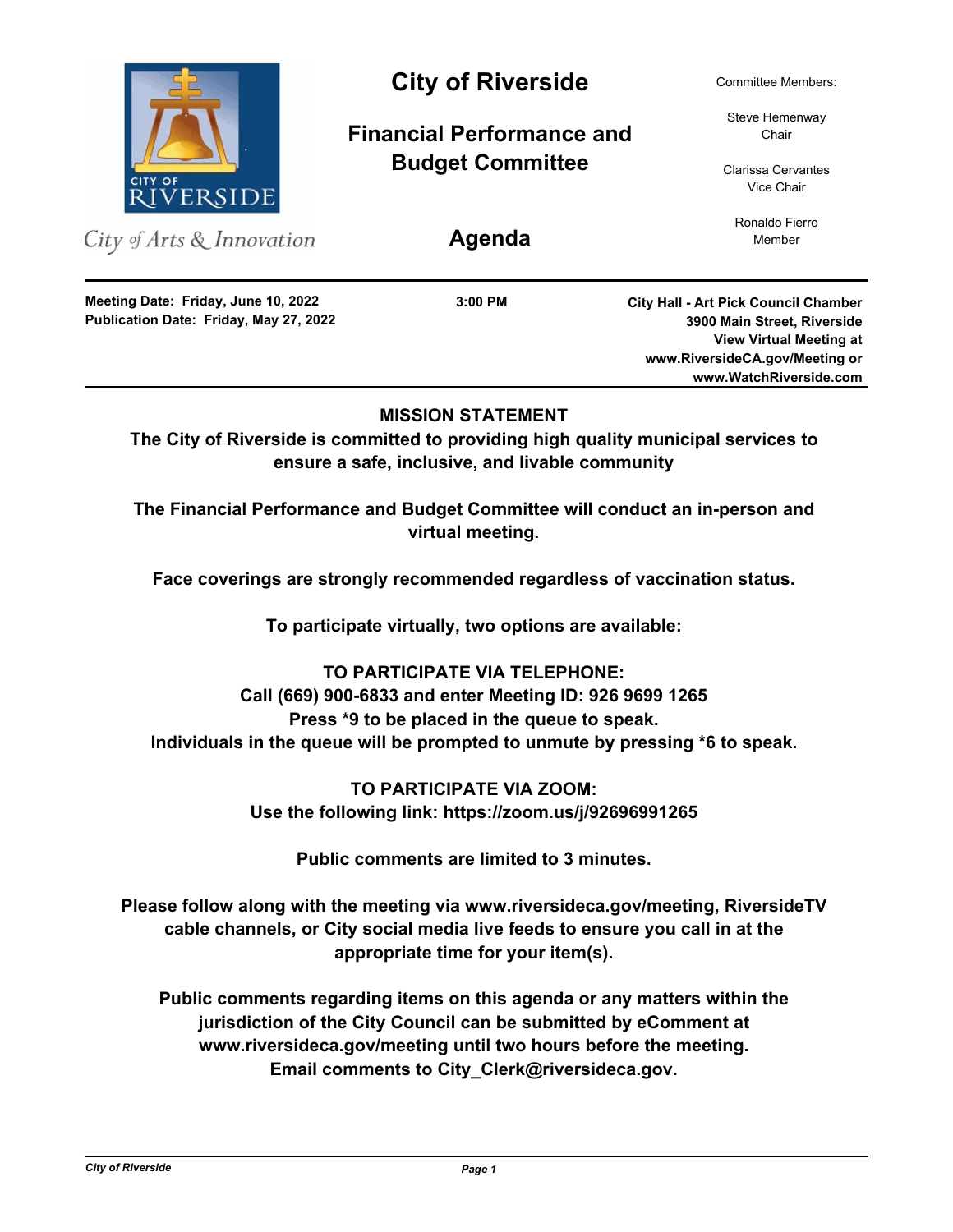**Pursuant to the City Council Meeting Rules adopted by Resolution No. 23618, the Members of the City Council and the public are reminded that they must preserve order and decorum throughout the Meeting. In that regard, Members of the City Council and the public are advised that any delay or disruption in the proceedings or a refusal to obey the orders of the City Council or the presiding officer constitutes a violation of these rules.**

**The City of Riverside is committed to fostering a respectful workplace that requires all employees and external stakeholders to embrace a culture of transparency and inclusivity. This includes acceptable behavior from everyone; a workplace that provides dignity, respect, and civility to our employees, customers, and the public they serve. City meetings should be a place where all members of our community feel safe and comfortable to participate. While there could be a high level of emotion associated with topics on this agenda, the City would like to set the expectation that all members of the public use language appropriate to a collaborative, professional, and respectful public environment.**

**The City is resolute in its commitment to eliminate any form of harassment, discrimination, or retaliation in the workplace. The City maintains a zero-tolerance policy for harassment, discrimination, and retaliation in compliance with new harassment and discrimination laws.**

**\* \* \* \* \* \* \***

LISTENING ASSISTIVE DEVICES are available for the hearing impaired. The City of *Riverside wishes to make all of its public meetings accessible to the public. Upon request, this agenda will be made available in appropriate alternative formats to persons with disabilities, as required by 42 U.S.C. §12132 of the Americans with Disabilities Act of 1990. Any person with a disability who requires a modification or accommodation in order to participate in a meeting should direct such request to the City's ADA Coordinator at 951-826-5427 at least 72 hours before the meeting, if possible. TTY users call 7-1-1 for telecommunications relay services (TRS).*

*Agenda related writings or documents provided to the Committee are available in the Office of the City Clerk, at www.RiversideCA.gov/Meeting, and in the binder located near the entrance of the Art Pick Council Chamber during the meeting.*

*PLEASE NOTE--The numerical order of items on this agenda is for convenience of reference. Items may be taken out of order upon request of the Members of the Committee.*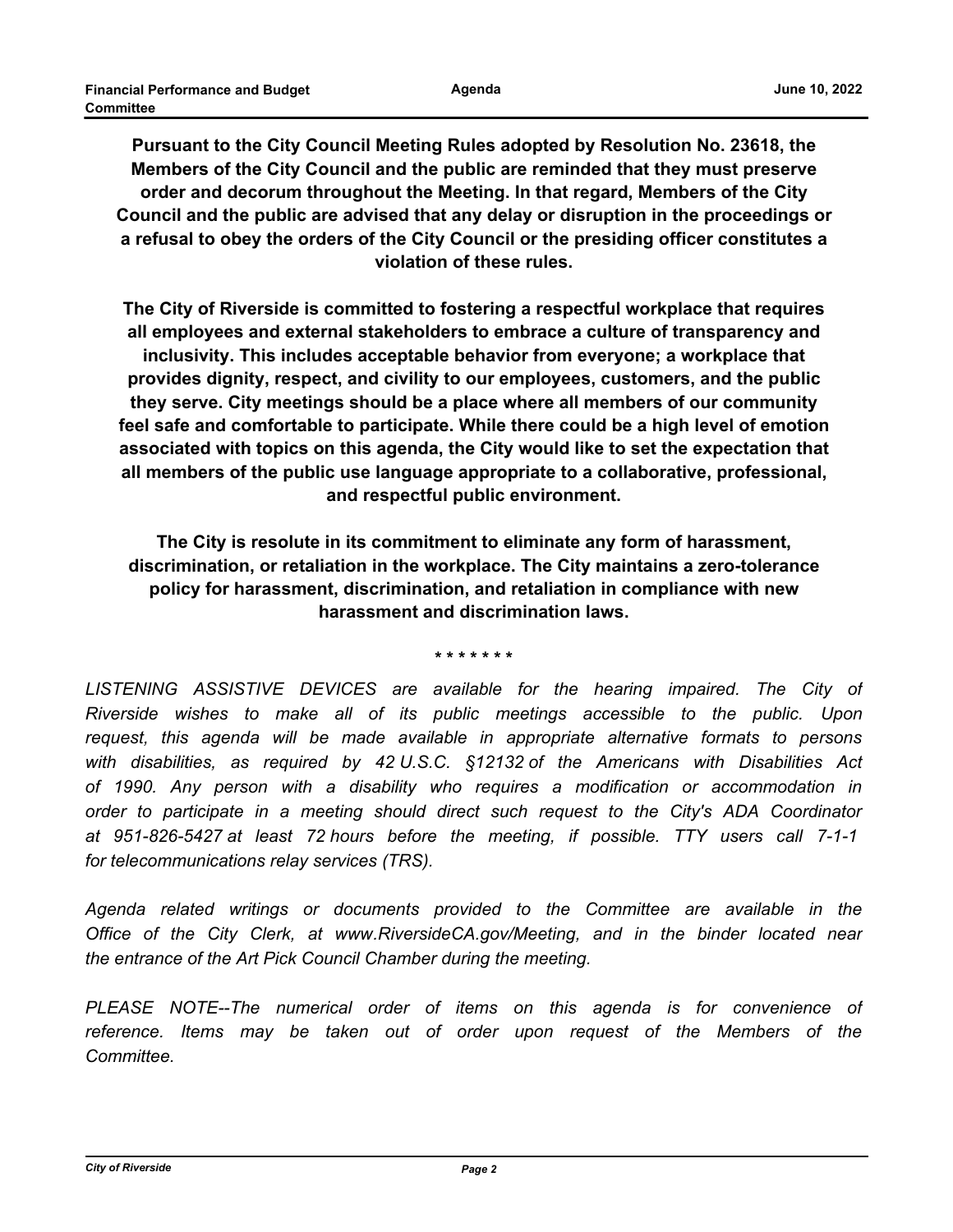## CHAIR CALLS MEETING TO ORDER

### PUBLIC COMMENT

*Audience participation is encouraged. Public comments are limited to 3 minutes.*

1 To comment on any matters within the jurisdiction of the Committee, you are invited to participate in person or call at (669) 900-6833 and enter Meeting ID: 926 9699 1265. Press \*9 to be placed in the queue to speak. Individuals in the queue will be prompted to unmute by pressing \*6 when you are ready to speak.

To participate via ZOOM, use the following link: https://zoom.us/j/92696991265, select the "raise hand" function to request to speak. An on-screen message will prompt you to "unmute" and speak.

#### DISCUSSION CALENDAR

*Audience participation is encouraged. Public comments are limited to 3 minutes. Via phone: Press \*9 to be placed in the queue to speak when the discussion item is called. Via Zoom: Select the "raise hand" function to request to speak. An on-screen message will prompt you to "unmute" and speak.*

2 2020 Pension Obligation Bond and California Public Employees' Retirement System (CalPERS) update (All Wards) (10-minute presentation)

Edward Enriquez, Chief Financial Officer

[Report](http://riversideca.legistar.com/gateway.aspx?M=F&ID=e65f9aca-c26c-49a4-9071-51d5eb735370.docx) [CalPERS Actuarial Analysis](http://riversideca.legistar.com/gateway.aspx?M=F&ID=f2a9af1d-aed9-46c2-8f3d-9c54f59e75b0.pdf) **[Presentation](http://riversideca.legistar.com/gateway.aspx?M=F&ID=9e6ae691-94e0-4e3e-8c13-e41c1999d807.pdf)** *Attachments:*

3 Fiscal Year 2021-22 Third Quarter Financial update (All Wards) (10-minute presentation)

Edward Enriquez, Chief Financial Officer

**[Report](http://riversideca.legistar.com/gateway.aspx?M=F&ID=f899468b-c47f-4bf6-8dc8-75408e1c6c69.docx)** *Attachments:*

> [Fiscal Update](http://riversideca.legistar.com/gateway.aspx?M=F&ID=3db6432a-32a9-44cd-9ac0-ca70d8a1545d.pdf) [Measure Z Spending Status](http://riversideca.legistar.com/gateway.aspx?M=F&ID=1894fecc-8872-463a-bf7c-4c11bcf14f42.pdf) **[Presentation](http://riversideca.legistar.com/gateway.aspx?M=F&ID=629e7344-795e-4975-b495-6f99b16f8629.pdf)**

4 Fiscal Year 2021-22 Third Quarter Cash, Investments, and Debt Report (All Wards) (10-minutes)

Edward Enriquez, Chief Financial Officer